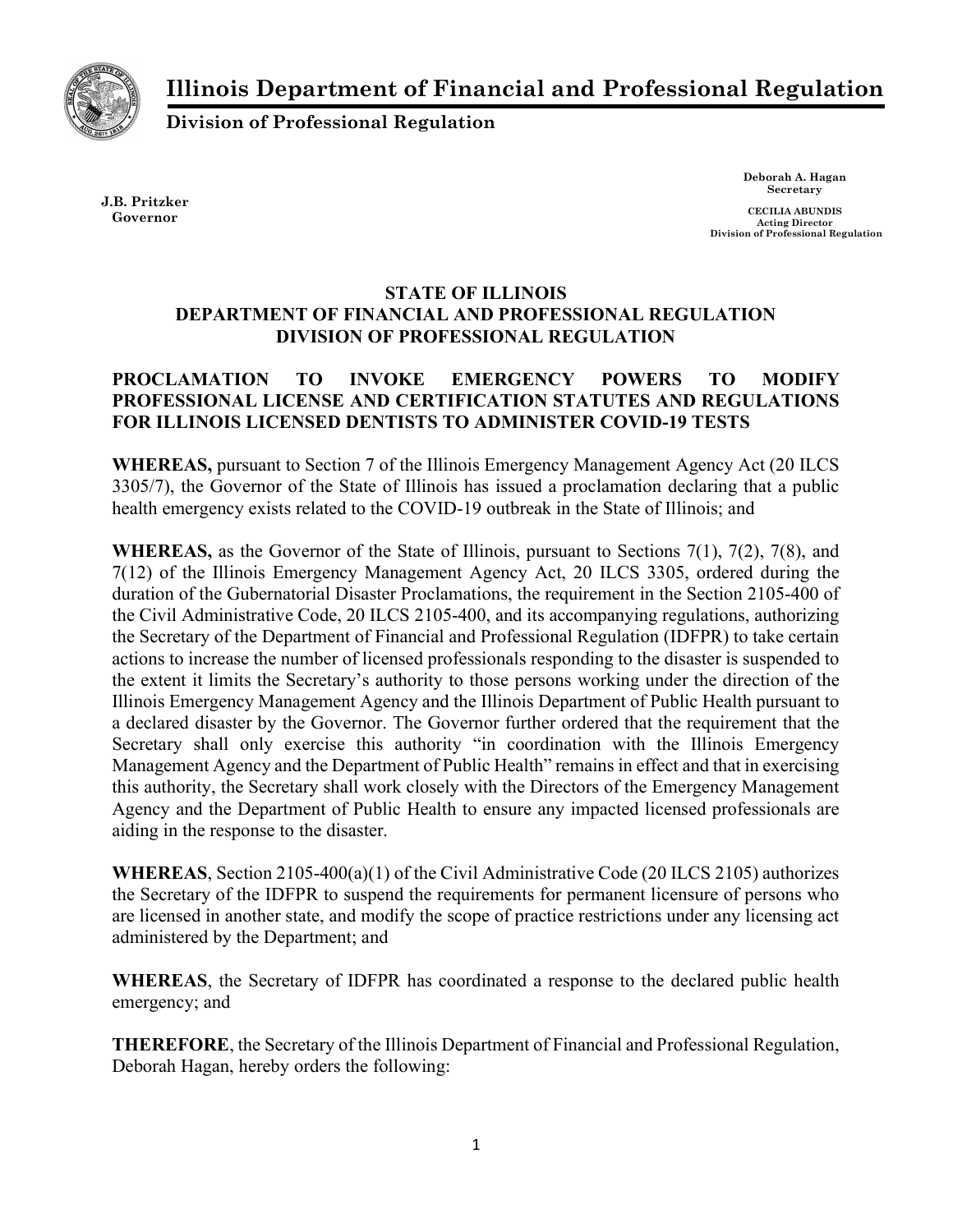- 1. An Illinois licensed dentist's scope of practice under the Dental Practice Act, 225 ILCS 25, is expanded to administer Covid-19 vaccines to persons 16 years of age and older pursuant to a standing order and pursuant to the following requirements:
	- a. the vaccine must be FDA-authorized or FDA-licensed;
	- b. the vaccination must be ordered and administered according to the Advisory Committee on Immunization Practices' (ACIP) standard immunization schedule;
	- c. the dentist must complete a practical training program of at least 4 hours that is approved by an Illinois approved sponsor pursuant to 68 Ill. Adm. Code 1220.440(b)(2). This training program must include a review of hands-on injection technique, clinical evaluation of indications and contraindications of vaccines, the recognition and treatment of adverse reactions to vaccines; the appropriate method of storage, handling and disposal of vaccines and all used supplies or contaminated equipment, and the proper administration and maintenance of written policies and procedures pursuant to Section 1220.403 of the Administrative Rules;
	- d. the dentist must have a current certificate in basic cardiopulmonary resuscitation; and
	- e. the dentist must comply with recordkeeping and reporting requirements of the jurisdiction in which he or she administers vaccines, including informing the patient's primary-care provider within 30 days after administration of a vaccine, submitting the required immunization information to the State or local immunization information system (vaccine registry), complying with requirements with respect to reporting adverse events, and complying with requirements whereby the person administering a vaccine must review the vaccine registry or other vaccination records prior to administering a vaccine.
- 2. For dentists authorized to practice dentistry under the Dental Practice Act, 225 ILCS 25, who wish only to volunteer as part of a mass vaccination effort for the administration of COVID-19 vaccinations to persons 16 years of age and older pursuant to a standing order may, as an alternative to the training provisions in section 1 above, administer vaccines under a Just in Time (JIT) Training Model, if provided, under the coordination and supervision of a medical facility or local health mass vaccination plan pursuant to the following requirements:
	- a. The dentist must complete a JIT Training Program of at least 1 hour that is approved by an Illinois approved continuing education sponsor pursuant to 68 Ill Adm Code 1220.440(b)(2); this training program must include instruction on hands-on intramuscular injection techniques, medication dosage, clinical evaluation of indications and contraindications of vaccines, and the recognition and treatment of adverse reactions to vaccines including anaphylactic shock symptoms and treatment;
	- b. Proper handling of vaccines and all supplies or contaminated equipment and proper record-keeping policies and procedures required by the facility;
	- c. The dentist volunteering under this section must have a current proof of license and a certificate in basic cardiopulmonary resuscitation; and
	- d. Complete an orientation at the medical facility or public health facility on workstation requirements and protocol.